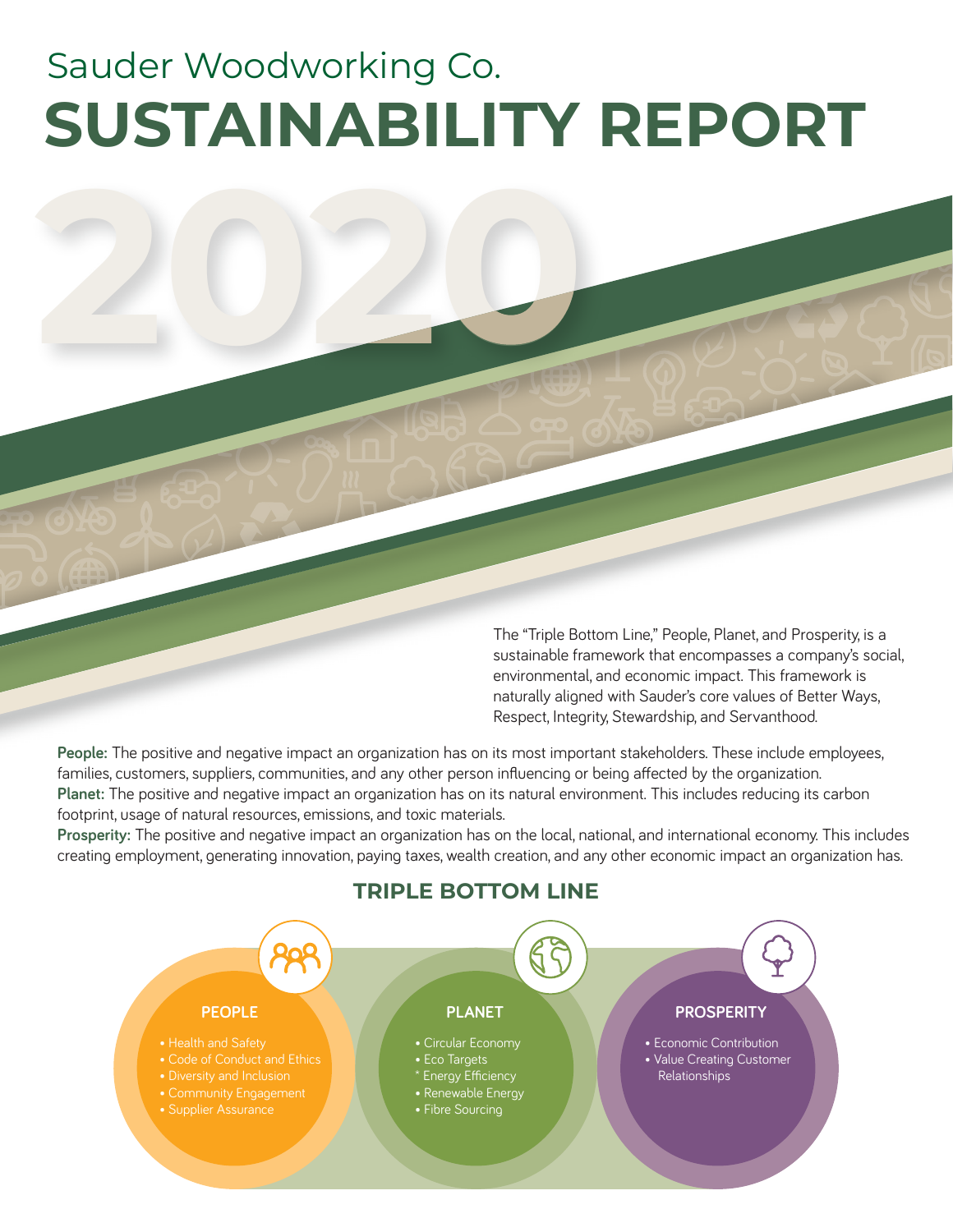# **SAUDER COVID-19 RESPONSE**

The three "Ps" – **People**, **Planet**, and **Prosperity** – all play an important role in overall sustainability. However, in this year of COVID-19, Sauder's emphasis shifted dramatically toward "people". From the outset of the pandemic, Sauder's primary focus was on keeping our workforce safe and healthy. Although there was no guidebook on how to navigate the perils of COVID-19, Sauder worked closely with local and state health officials and ultimately served as an example of how to effectively respond in these uncertain times.



As an "essential business" Sauder had a responsibility to maintain production and shipping operations. The challenge was how to do so safely. Through actions including paid time off for those diagnosed with COVID-19, leaves of absence, pre-entry check-in procedures, technology to enable employees to work from home, work center redesign, and, of course, masking and social distancing; Sauder created a safe work environment for all employees. Although many longed for the pre-COVID work environment, Sauder and all its employees recognized the importance of acting for the greater good and did what was needed to weather the pandemic.

During difficult times, character and values rise to the surface. Although our primary focus was on "people," Sauder's core value of Stewardship, utilizing resources in ways that minimize waste and benefit all, remained firmly embedded as part of who we are and how we work. This value has promoted environmental stewardship in the areas of minimizing emissions, conserving water, and minimizing waste since 1934.

### **CARBON FOOTPRINT**

A critical part of preserving our environment is reducing our corporate carbon footprint. Since we first began measuring carbon footprint in 2008, Sauder's overall carbon footprint (CO<sub>2</sub>e) has come down by a remarkable 38.2%. Part of this reduction is due to changes in product styling and features. However, the lion's share of the reduction is the result of focused improvement efforts to drive down electrical consumption.



The value of measuring the carbon footprint is in understanding the primary drivers of CO $_2$ e and being

able to focus improvement efforts in those areas. Although the of sources of CO<sub>2</sub>e have shifted somewhat due to improvement initiatives, purchased electricity remains the dominant driver of Sauder's carbon footprint.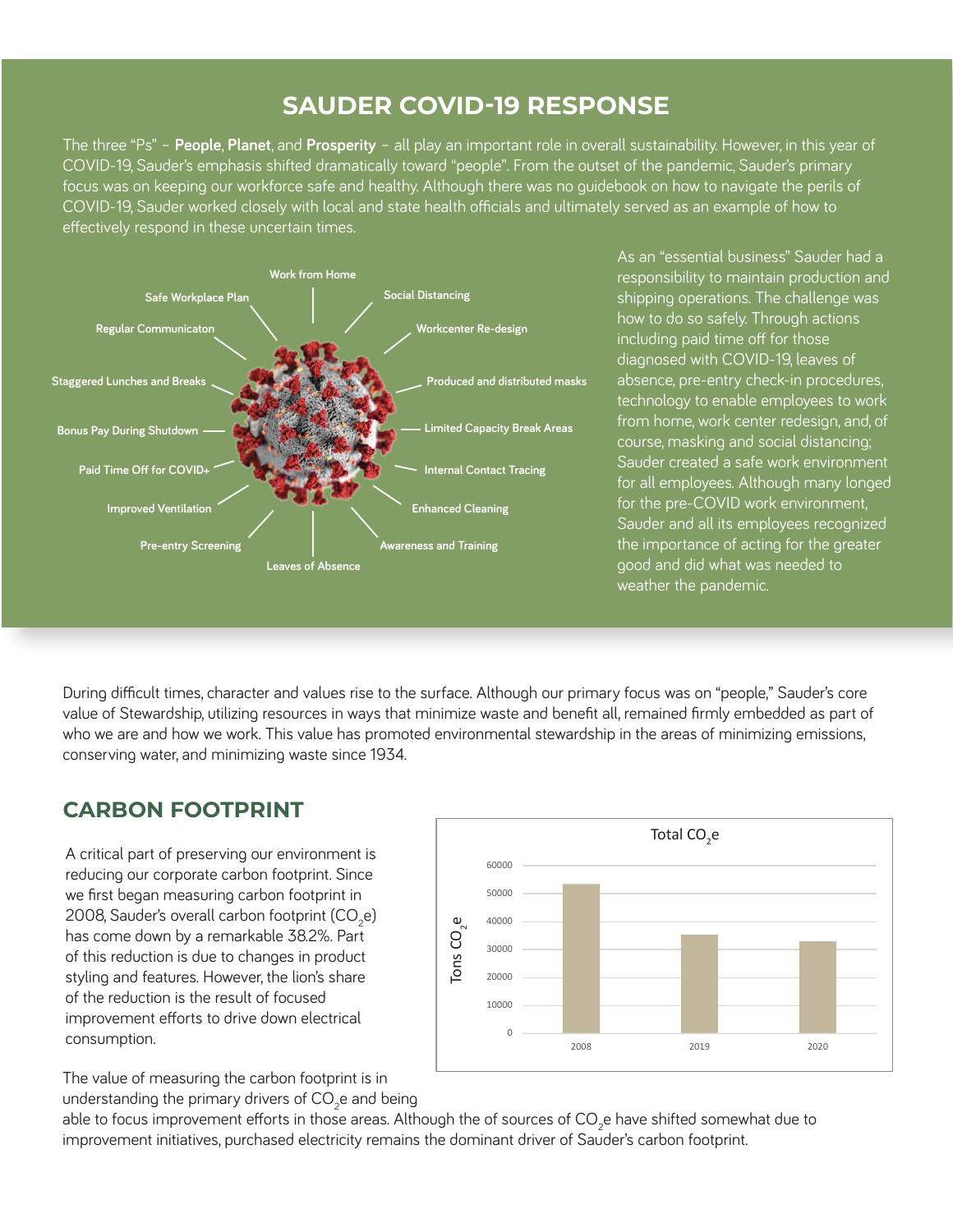

Since electricity consumption is by far the largest component of Sauder's CO<sub>2</sub>e, Sauder has focused its attention on reducing the energy use of some of the largest users of energy.



**Dust Collection:** Installed EcoGate blast gate and motor control hardware and software on 23 dust collection systems.

**EDC:** Installed fluorescent and then LED lights in place of high discharge sodium lamps and implemented motion sensors on lighting throughout warehouse.

**Milling:** Increased the use of motor controllers on high horsepower motors and consolidated workcenters.

**Office Loads:** Upgraded servers to energy efficient blade servers, installed LED lighting, and modulated HVAC systems.

**Plant lighting:** Installed fluorescent and then LED lights in place of high discharge sodium lamps in over 2.5 million square feet of manufacturing space. .

**Compressors:** Eliminated uncontrolled blow-offs, installed pressure limiting valves, reduced system-wide air leaks, and selectively installed variable speed drive compressors.

Although we are proud of our successes, we don't plan to rest on our laurels. Looking forward, Sauder sees additional opportunities to reduce CO<sub>2</sub>e in the areas of air compressors, office HVAC systems, and general work practices.

#### **SOLID WASTE AND RECYCLING**

Environmental stewardship of solid waste can be boiled down to Reduce, Re-use, and Recycle. Sauder had active initiatives in each of these areas during 2020.

**Reduce:** Sauder's largest waste stream, by far, is wood waste. And although 100% of wood waste is recycled by burning the wood to generate renewable electricity, a more sustainable path is to reduce the volume of wood waste. During 2020, Sauder invested in new panel optimization software to identify master panel sizes that will reduce scrap and offal. The net result was improved panel yield and less wood waste.